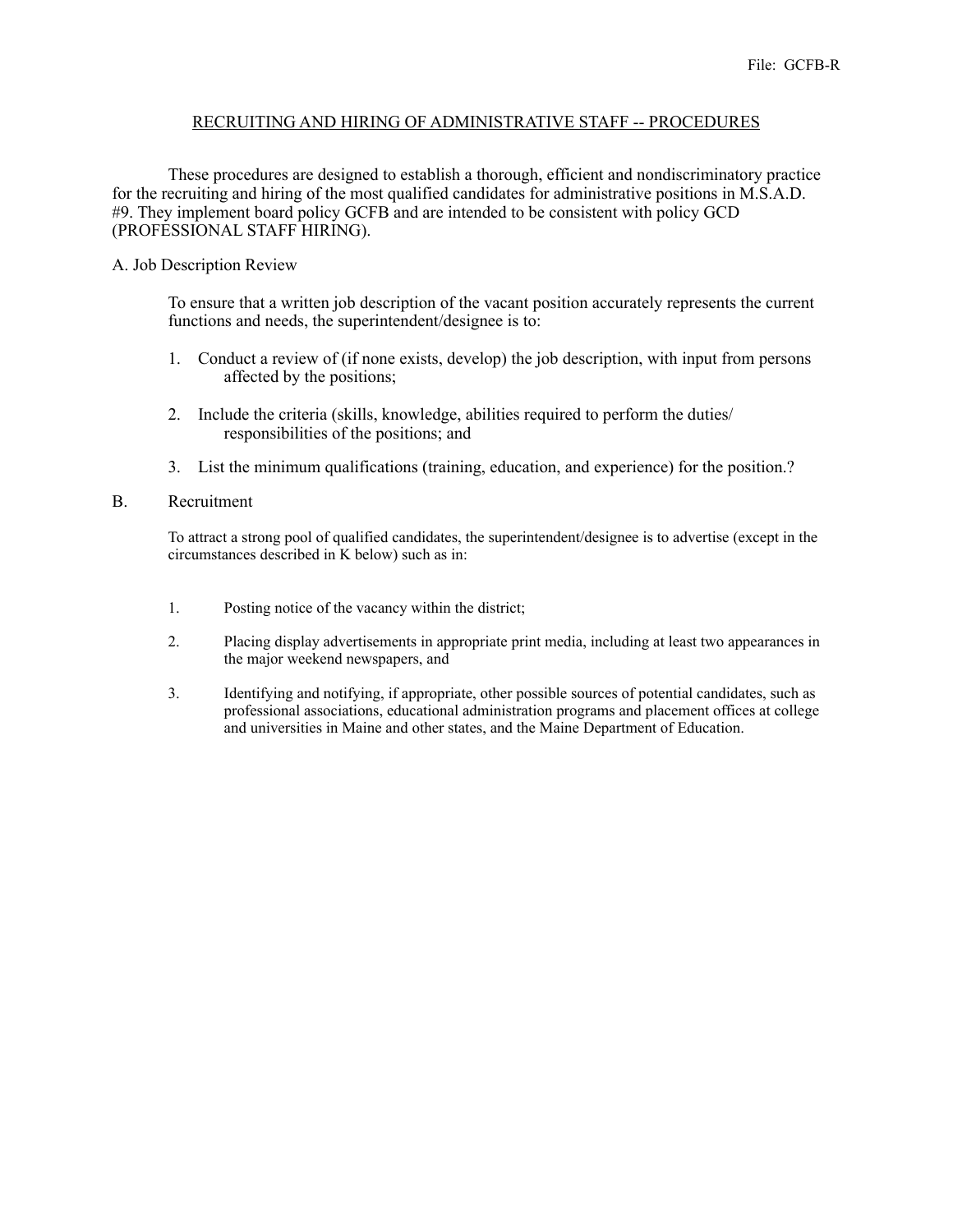# C. Screening

To ensure that a fair and efficient screening process will occur, the superintendent and Administrator Evaluation Committee are to:

- 1. Ensure that all applications are reviewed by the Administrator Evaluation Committee with attention given to an unbiased regard for the criteria and qualifications in the job description;
- 2. Provide orientation on confidentiality and equity issues to screeners;
- 3.Eliminate all applicants who do not meet the minimum qualifications;
- 4. Conduct preliminary reference checks, as appropriate;
- *5.* Select candidates for interview based on the degree to which they meet the criteria and have demonstrated the skills, knowledge and abilities outlined in the job description;
- 6. Notify applicants not selected for interview.

## D. Interviewing

To ensure that the interview process will be conducted in a legal and proper manner, the superintendent and Administrator Evaluation Committee are to:

- 1. Appoint an interview panel (persons may have also served in the screening function) with representation as deemed appropriate to the particular vacancy
- 2. Provide orientation on the process, including the function and extent of responsibility of the panel, the weighting of criteria and the nomination/ hiring procedure; and
- 3. Conduct training to ensure that panel members are aware of the legal aspects of interviewing, including confidentiality and equity issues.

The interview panel is to:

- 1 . Determine its own method and procedure f or rating and interviewing, including interview questions which match the criteria and the duties/responsibilities outlined in the job description; and
- 2. Provide equal opportunity for the candidates to respond to the same questions/questioners.

### E. Selection

The interview panel is to:

- 1. Individually assess the candidates according to their answers to the job description-related questions, related criteria, rating and commenting on each using a specially prepared form corresponding to the questions/criteria;
- 2. Present the strengths and weaknesses of each of the candidates interviewed to the Superintendent and Administrator Evaluation Committee.

The superintendent in consultation with the Administrator Evaluation Committee is to: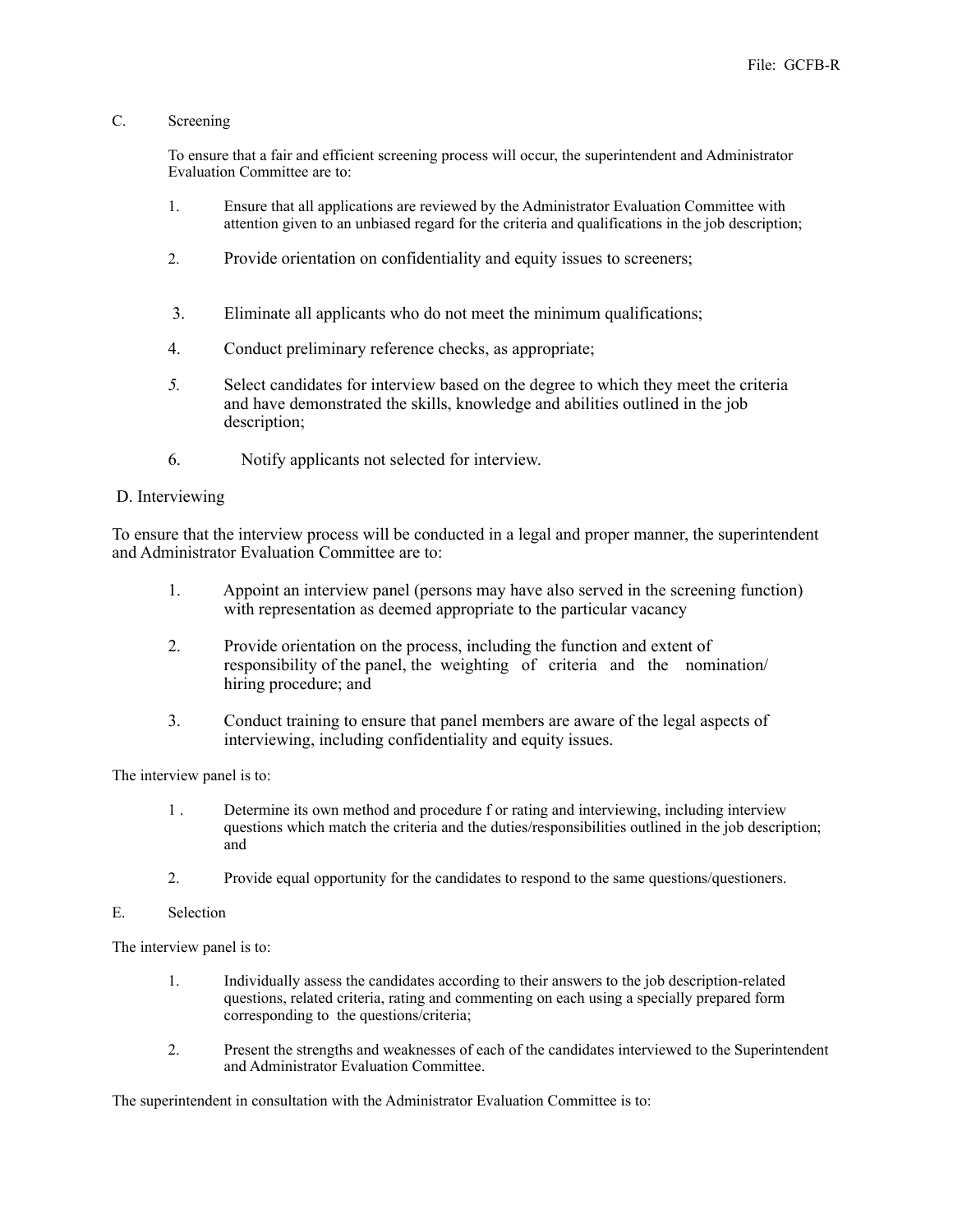- 1. Have references contacted and/or visits made,, as appropriate, to check perceived strengths and weaknesses of the candidates;
- 2. Review the material on the finalist candidates to determine whether additional information is needed;
- 3. Conduct additional interviews of any or all finalists, as deemed necessary;

### F. Nomination/Employment

The superintendent is to:

- 1. Notify and obtain agreement of the successful candidate, pending formal board approval.
- 2. Inform the Administrator Evaluation Committee;
- 3. Proceed to nominate and employ the successful candidate in accordance with the state law and local policies.
- G. Notification

The superintendent/designee may:

- 1. Notify the nominee of the board approval and employ the administrator;
- 2. Notify the other candidates interviewed.
- H. Orientation and Support

To ensure that the new administrator is provided with the proper information about the system and job expectations, the superintendent/designee is to provide an orientation that includes expectations of the duties/responsibilities of the position along with the policies and procedures of the district.

I. Record Keeping

To ensure that the confidentiality of employee and applicant records are properly maintained, the superintendent is to provide for the secure maintenance of all applications and documentation of the hiring, screening and interview process for a period of three (3) years.

J. Confidentiality

To ensure that confidentiality is maintained throughout and permanently following the hiring process, the Board of Directors, all employees involved, and any other participants are to maintain absolute confidentiality about candidates, including names, in accordance with Maine state law (Title 20A-6101). The board is to assume responsibility through the superintendent for providing adequate orientation at appropriate stages of the process, including at the completion.

K. Hiring of Current Employees

M.S.A.D. #9 may forego one or more of the steps set forth in sections B through E of this procedure and appoint a person who is currently employed by the district to fill an administrative position only if